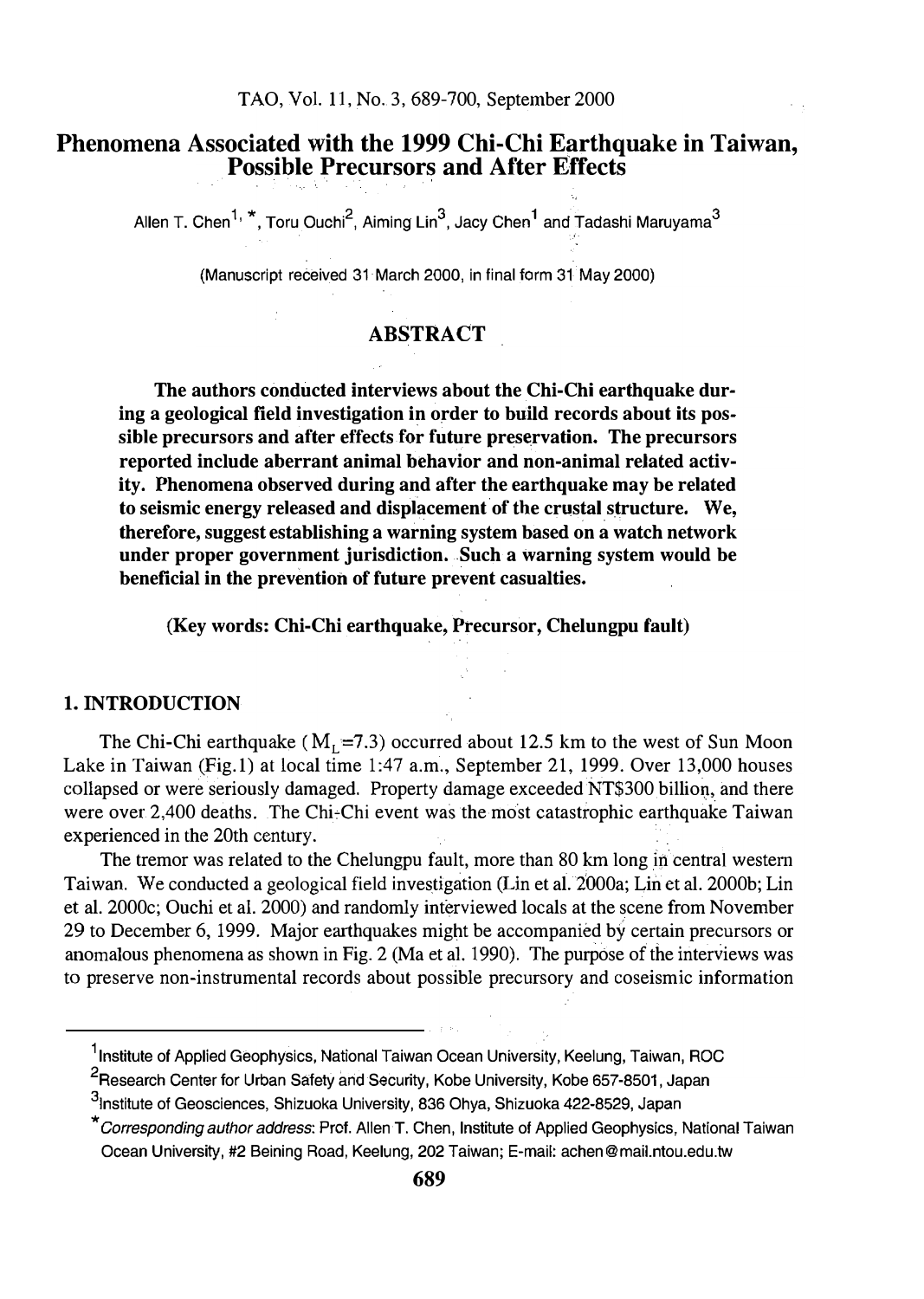

Fig. 1. Tectonic map of the study area. Locations of the main shock and interview sites are labeled with asterisk and numerals.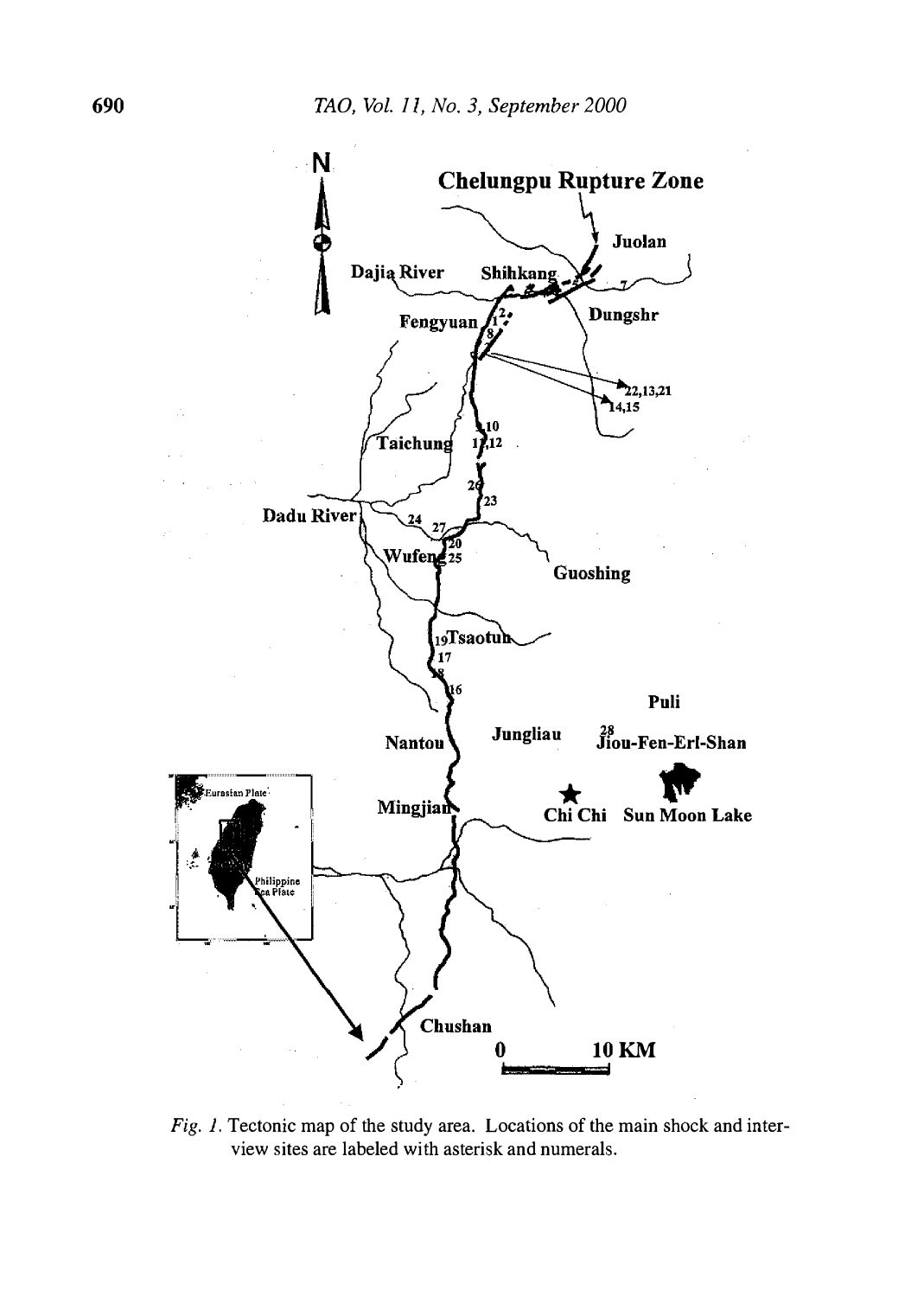associated with the earthquake. As such, the databank may provide some direction about precursory observations and the study of phenomena related to major earthquakes in. the future.

#### 2. DESCRIPTION OF THE INTERVIEWS

The interviews were conducted every time we had an opportunity to talk with local people



Fig. 2. Animal precursors collected for 3 earthquake events which occurred in China (after Ma et al. 1990). Note: while percentages are used in column diagrams of the Longling event, the frequency of occurrence is used in the cases of the Haicheng and Tangshan events.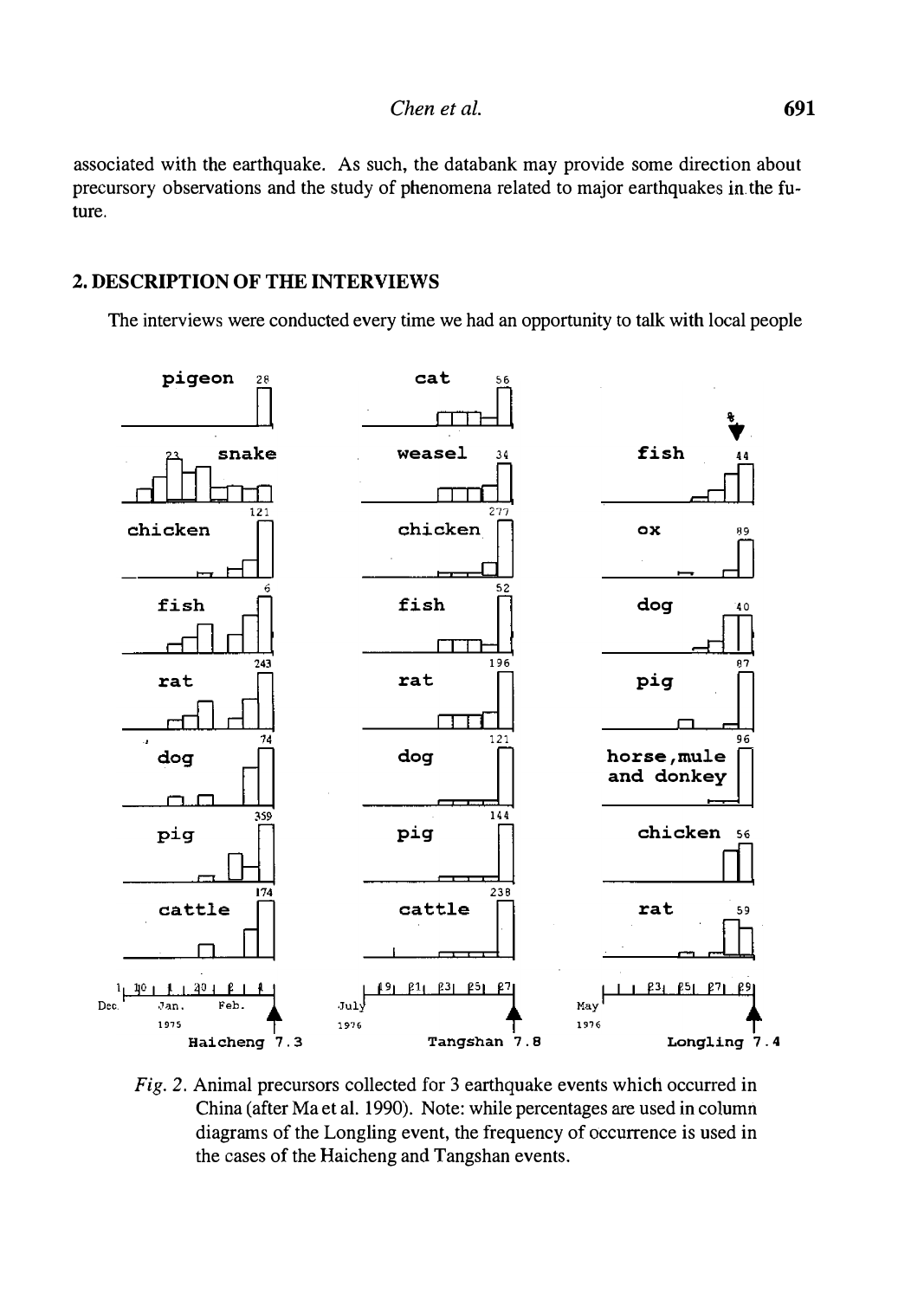while we were tracing the fault zone in our geological field investigation. The survey included the following questions: The transformation of the state of the state of the state of the state of the state of the state of the state of the state of the state of the state of the state of the state of the state of the st and the state of the

- (1) Where were you when the earthquake occurred?
- (2) Did you perceive any unusual phenomena, such as abnormal animal behavior, lightening, sound, change in the water of wells, etc. and, if so, how long before the earthquake did you observe them?<br> $\frac{1}{2}$
- , (3) Which direction of motion of the earthquake did you feel first?

The sites of the interviews conducted are 90 percent the same as the sites of observations reported (Fig. l); the other 10 percent of the respondents were living in temporary housing provided by the Buddhist Tzu-Chi organization. The results of the interviews are summarized in Fig. 3 and Table  $1-3$ . The locations of reported unusual activity were mainly along the Chelungpu fault zone and in the Jiou-Fen-Erl-Shan region, where a destructive hill slide occurred, destroying a nearby village. '

#### 2.1 Aberrant Animal Behavior

Ants  $(4 \text{ cases})$ 

People reported that ants were highly mobile and building new nests on trees at locations 4, 7, 21 and 24. The observed ant activity spread from the northern end to the middle section of the Chelungpu fault. The activity occurred as early as two months prior to the main shock.

 $\mathbf{z} = \mathbf{z} + \mathbf{z}$  .

 $\sim 10^{11}$  km  $^{-1}$ 

 $\sim 4^\circ$ 

#### Dogs and cats (5 cases)

Dogs behaved nervously, barking abnormaly at locations 16, 19, 20 and 21, or were frightened to go to the hill at location 20 within 24 hours before the earthquake. Cats disappeared the day before the earthquake, according to one family interviewed at location 16.  $\frac{1}{2}$  ,  $\frac{1}{2}$  ,  $\frac{1}{2}$  ,  $\frac{1}{2}$  ,  $\frac{1}{2}$  ,

# Earthworms and diplopods (4 cases)

�. JI

Thousands of earthworms and diplopods reportedly climbed up onto the ground surface earlier than 10 days before the main shock triggered near Nantou town (locations 16, 17) and Tsaotun town (location 19). Local news reported the same phenomenon in various locations associated with aftershocks and other events (e.g., China Times reports on Oct.26 and 27, 1999): ' '

**Service State** 

#### $\text{Fish} (2 \cdot \text{cases})$

 $\mathcal{L}$ 

Two cases related to an unidentified species of fish were reported: one where fish jumped out of the water in a fish pond at location 17 the day before the earthquake, and the other where fish and shrimp of unknown species migrated downstream from the hill creek in the Jiou-Fen-Erl-Shan region (location 28), where the most serious hill slide and slump occurred more than

SALT BARNER B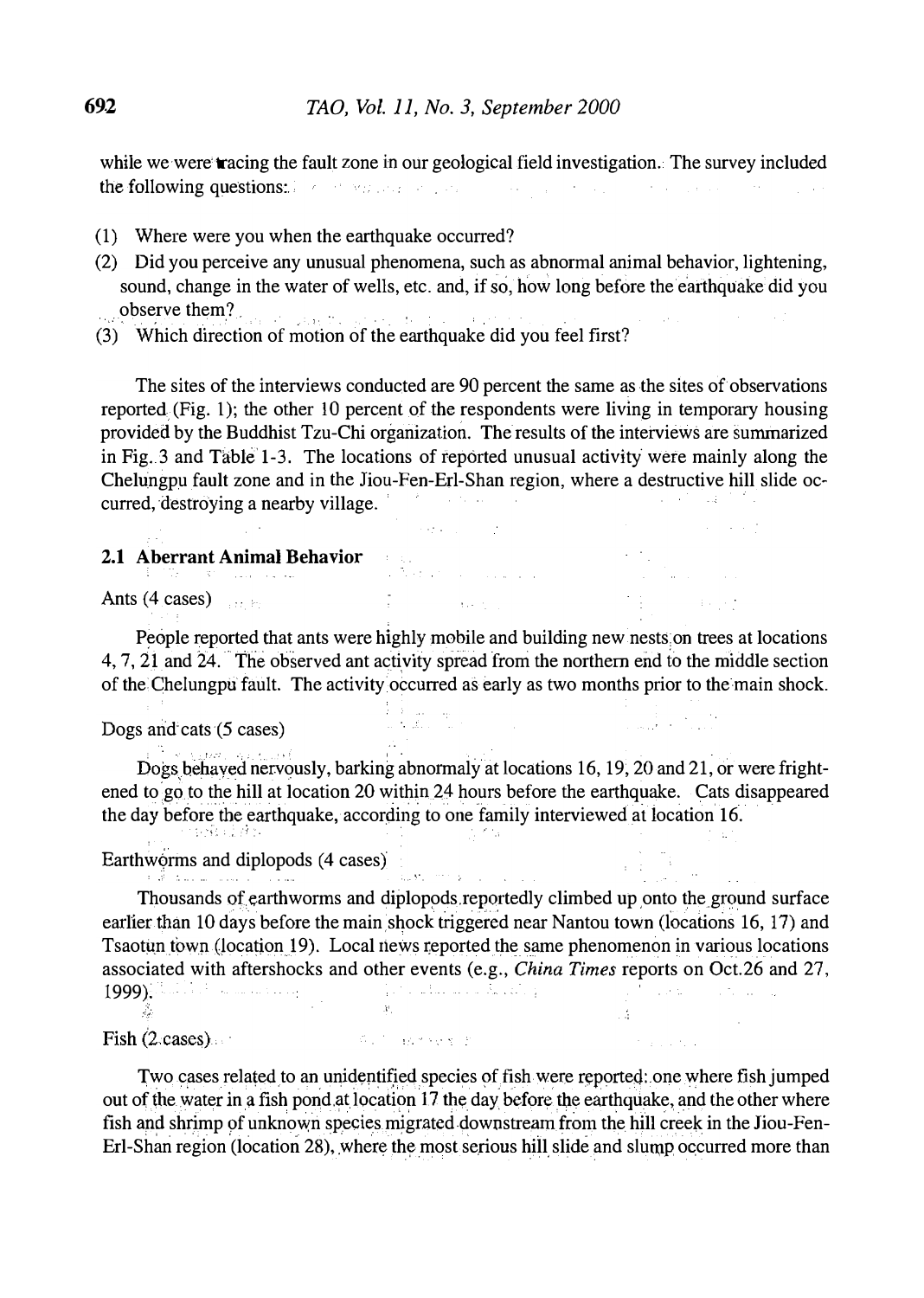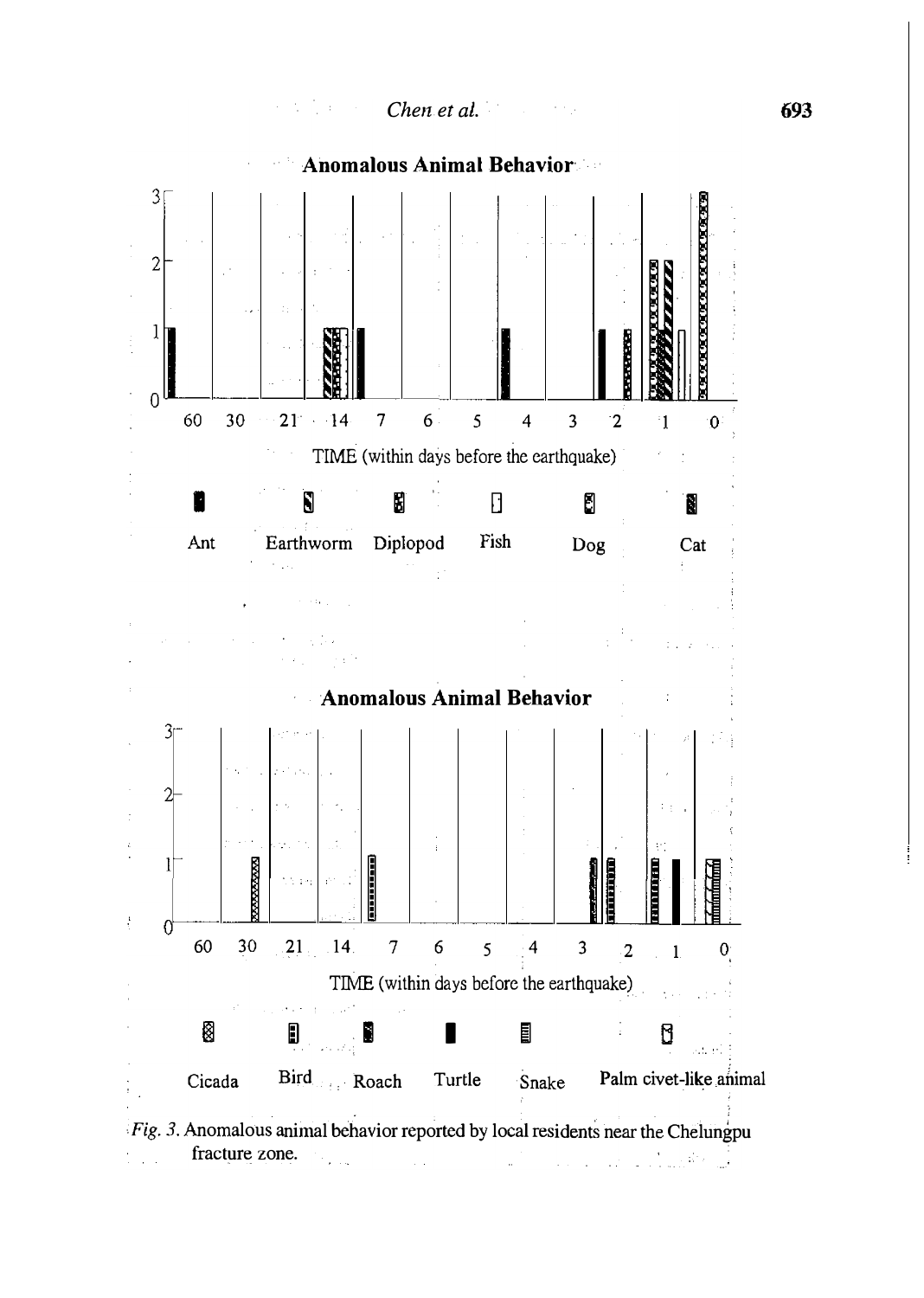| Items                   |                         | $ln$ # of weeks | In # of days | $\ln$ # of hrs | Description                                        |
|-------------------------|-------------------------|-----------------|--------------|----------------|----------------------------------------------------|
| Ant                     | L.4                     | 8 to 10         |              |                | Built new nest on tree                             |
|                         | L.7                     |                 | 1            |                | Moved & gathered beneath a shoe                    |
|                         | L.21                    |                 | 2 to 3       |                | Moved & gathered                                   |
|                         | L.24                    | 1               |              |                | Built new nest on tree                             |
| Dog.                    | L.16                    |                 |              |                | Barked nervously                                   |
|                         | L.19                    |                 |              | 1              | Barked forcibly                                    |
|                         | L.20                    |                 |              | A few          | Cried on hill top                                  |
|                         |                         |                 | ı            |                | Refused to go the hill                             |
|                         | L.21                    |                 |              | A few          | Cried on the roof                                  |
| Cat                     | L.16                    |                 | 1            |                | Disappeared                                        |
| Earthworm $L117$ 1 to 2 |                         |                 | 1            |                | Climbed up onto ground surface in<br>large numbers |
|                         | L.19                    |                 | 1            |                | Same as above                                      |
| Diplopod L.16           |                         |                 | $1$ to $2$   |                | Same as above                                      |
|                         | L.17                    | $1$ to $2$      |              |                | Many migrated indoors                              |
| Fish L.17               |                         |                 | 1            |                | Jumped out of the water                            |
|                         | L.28                    | $1$ to $2$      |              |                | Migrated downstream                                |
| Bird L.17               |                         | 1               |              |                | Diminished                                         |
|                         | L.20                    |                 | 2            |                | Disappeared                                        |
|                         | L.24                    |                 | 1            |                | Chirped nervously                                  |
|                         | Palm civet- like<br>L.1 |                 |              | A few          | Screamed nervously                                 |
| Snake L.12              |                         |                 |              | 2              | Appeared                                           |
| Turtle L.16             |                         |                 |              |                | Appeared                                           |
| Cicada L.17             |                         | 4 to 6          |              |                | Ceased croaking                                    |
| Roach L.24              |                         |                 | 3            |                | Appeared a                                         |

## Table 1. Reported Anomalous Animal Behavior.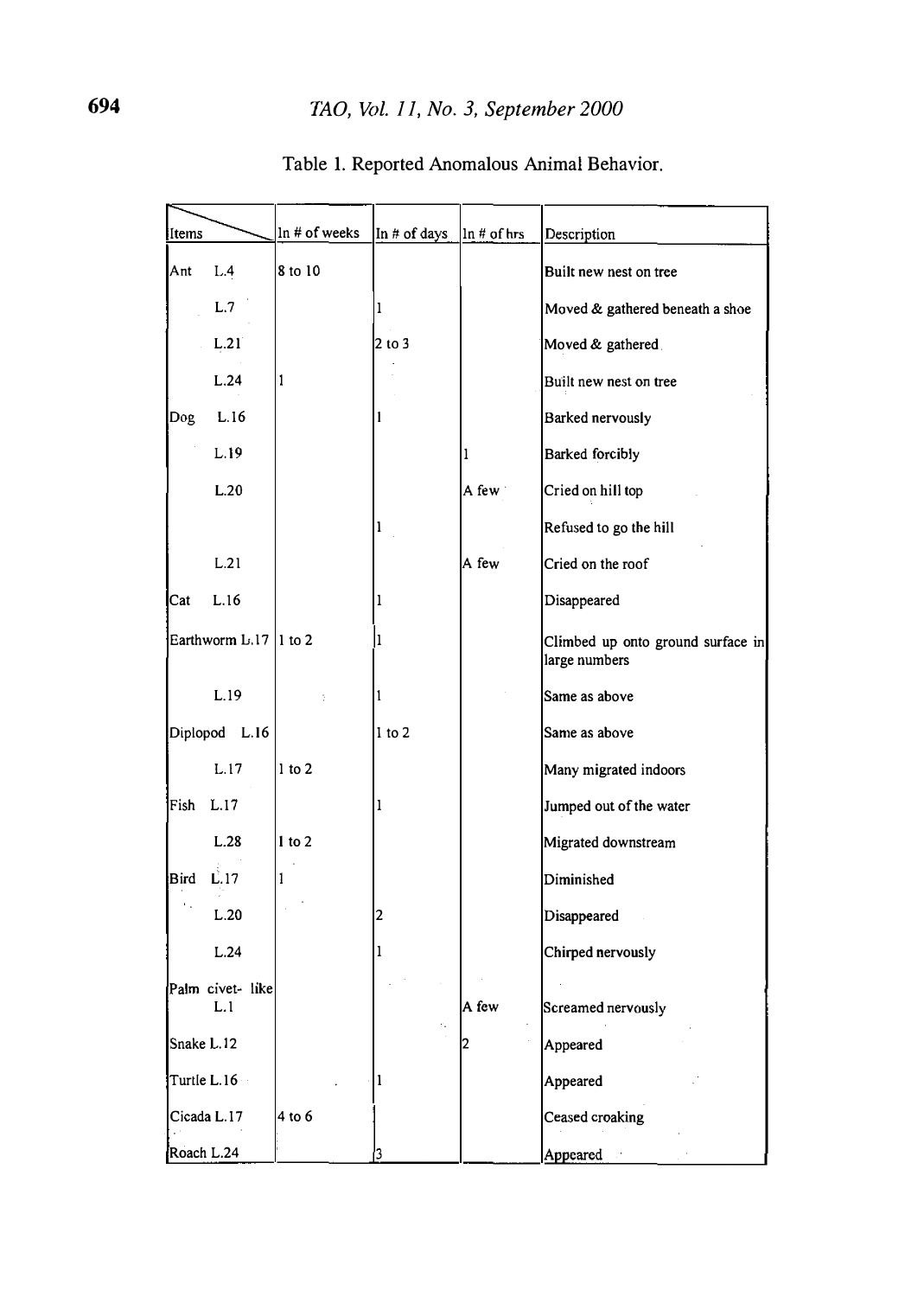| Items                                      | In # of days $ In # of hrs $ |           | Description                                   |
|--------------------------------------------|------------------------------|-----------|-----------------------------------------------|
| Wind L.7,9-Generally<br>$15, 17, 18, 20$ - |                              |           | Strong                                        |
| 22,24-27                                   | 1 day                        |           |                                               |
| Skylight<br>$[L.3, 8, 11, 13-$<br>15,19,24 |                              | a few     | Red or colorful sky seen                      |
| Seismic light<br>L.I.                      |                              | coseismic | Emission of green light                       |
| Sound<br>L.1,2,4,20,21,<br>24,25           |                              | coseismic | Distant thunder/ Passing<br>truck-like sounds |
| Smell<br>L.22                              |                              | coseismic | Gaseous odors                                 |
| Initial motion                             |                              | coseismic | 88% for lateral and 12%<br>for vertical first |

Table 2. Reported Non-animal Associated Phenomena.

ten days before the earthquake.

#### Birds (3 cases)

Bird-watchers reported fewer birds than usual at locations 17 and 20 as early as one week before the main shock. People at location 24 reported that the mavis species chirped nervously the day before the main shock.

 $\mathbb{R}^2$ 

#### Other animals (single case)

A palm civet-like animal screamed nervously in an agitated way on the eve of the earthquake at location 1. A black snake at location 12 (snake was never found here before) appeared two hours before the main shock, while a turtle from an unknown place appeared the day before the earthquake at location 16. Cicadas ceased croaking as early as August, respondents at location 17 reported. Roaches which had never been seen before in a house at location 24 appeared three days before the main shock.

 $\overline{\phantom{a}}$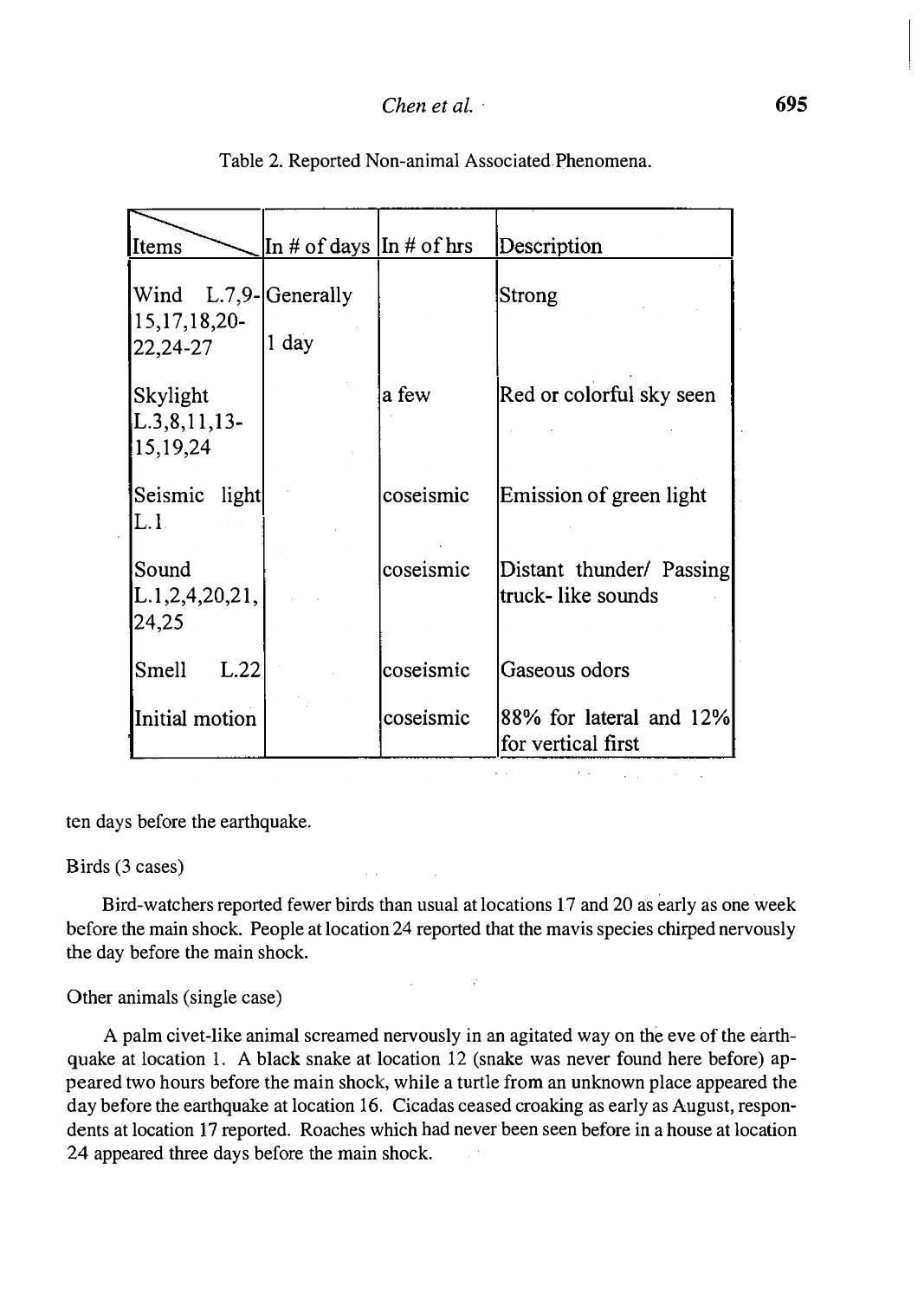| tems |            | After main shock                | Description                                                 |
|------|------------|---------------------------------|-------------------------------------------------------------|
| Well | water      | $L.1,4.13$ lasted a few days    | Became muddy                                                |
|      | 그 코드 코치    | L.4,21 $\vert$ a few days later | Became dry                                                  |
|      | L.13       | unspecified                     | Water level dropped 3 m.                                    |
|      | Light L.13 | unspecified                     | Skin darkened under sunlight                                |
|      | L.1        | within a few days               | Green light-exposed side of<br>papayas turned red or yellow |
|      |            | Plant L.13  several days later  | Bamboo and longan<br>trees<br>withered                      |
|      |            | $L.16$ a few weeks later        | <i>Boil rice</i> flowers bloomed<br>earlier and grew lower  |
|      |            |                                 |                                                             |

#### Table 3. Reported Shock Aftereffects.  $\mathcal{L}(\mathcal{D})$  and  $\mathcal{L}(\mathcal{D})$  .

#### $\label{eq:2} \mathcal{D}^{(1)} = \mathcal{D}^{(1)} \otimes \mathcal{D}^{(2)} \otimes \mathcal{D}^{(1)} \otimes \mathcal{D}^{(2)}$  $\frac{1}{\sqrt{2\pi}\left(1+\sqrt{2\pi}\right)}\left(\frac{1}{\sqrt{2\pi}}\right)^{\frac{1}{2}}$ 2.2 Non-animal associated phenomena

Wind (17 cases)

 $-214.21$ 

ina<br>Maria Martin

Reports of unusually strong wind on the eve of the earthquake were made in 17 locations along the fault zone.  $\sim 10^{11}$  km s  $^{-1}$ 

Luminescence (9 cases)

Red and colorful luminescence in the sky was observed at nine locations the night before the main shock. The emission of green light from the fault front underground was observed during the main shock at location 1. provided the way of the complete sta-

 $\mathcal{L}_{\text{max}}$  .

 $\mathcal{L}_{\text{max}}$  and  $\mathcal{L}_{\text{max}}$ 

 $\hat{p}$  , where  $\hat{p}$  is a  $\hat{p}$  -such that  $\hat{p}$  is a set of the space of  $\hat{p}$ 

Sound  $(7 \text{ cases})$ 

Accompanying the main shock, people at seven locations (1, 2, 4, 20, 21, 24 and 25) reported sound of a low frequency described as the rumbling of distant thunder, pounding on the ground, or as the passing of an 18-wheeler truck.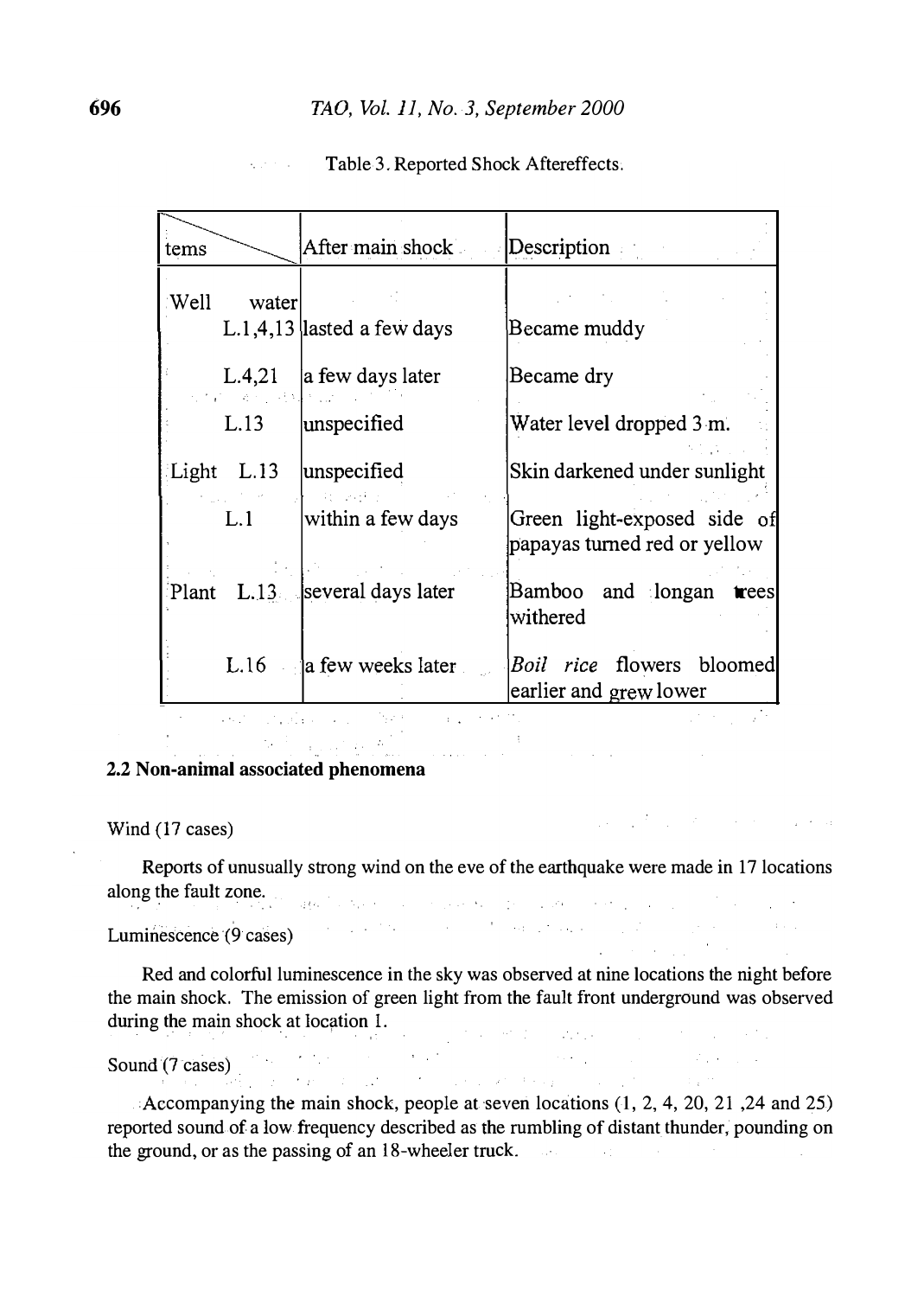Smell (1 case)

Unusual gaseous odors were reported during the earthquake at location 22.

Initial ground motion (25 cases)

Twenty-two out of the entire sample (or 88%) reported initial lateral motion followed by vertical motion as the main shock occurred.

#### 2.3 After effects

Well water (4 cases)

Water in local wells became muddy for a few days following the earthquake at locations 1, 4 and 13. Wells at locations 4 and 21 dried up after the main shock, while the water level of one well was about 3 meters lower than usual at location 13.

#### Light effect (2 cases)

The skins of local people were darkened after they were exposed to sunlight following the main shock, according to respondents at location 13. Those who reported the phenomenon emphasized that their skins had never been so dark before, no matter how long they had been exposed to sunlight.

In the days following the event, papayas that faced the green light that was emitted at location 1 turned yellow or red, whereas the other side remained green.

Plants·

People at location 13 reported that bamboo and *longan* trees withered by the fault scarp after the earthquake, while boil rice flowers bloomed earlier but grew shorter than normal at location 16.

### $\Delta \sim 100$ 3. DISCUSSION

It is difficult to clearly define the true precursors. Some detailed experiments are surely required in order to fully understand the mechanisms causing the precursory phenomena. A comprehensive overview of the mechanisms for the precursors based on aberrant animal behavior is beyond the scope of this report. It is, however, worth noting the results of the interviews presented here.

Many animal species may be equipped with some special ability to detect environmental changes that human beings are insensitive to. Even ants have been described as being susceptible to earthquakes (Lomintz 1994). Similarly, other birds and mammals, such as pigeons, cats, snakes, weasels, chickens, fish, oxen, rats, dogs, pigs, horses, rabbits, and frogs behaved anomalously before the 1975 Haicheng, 1976 Tangshan or Longling earthquakes (Fig. 2) (Deng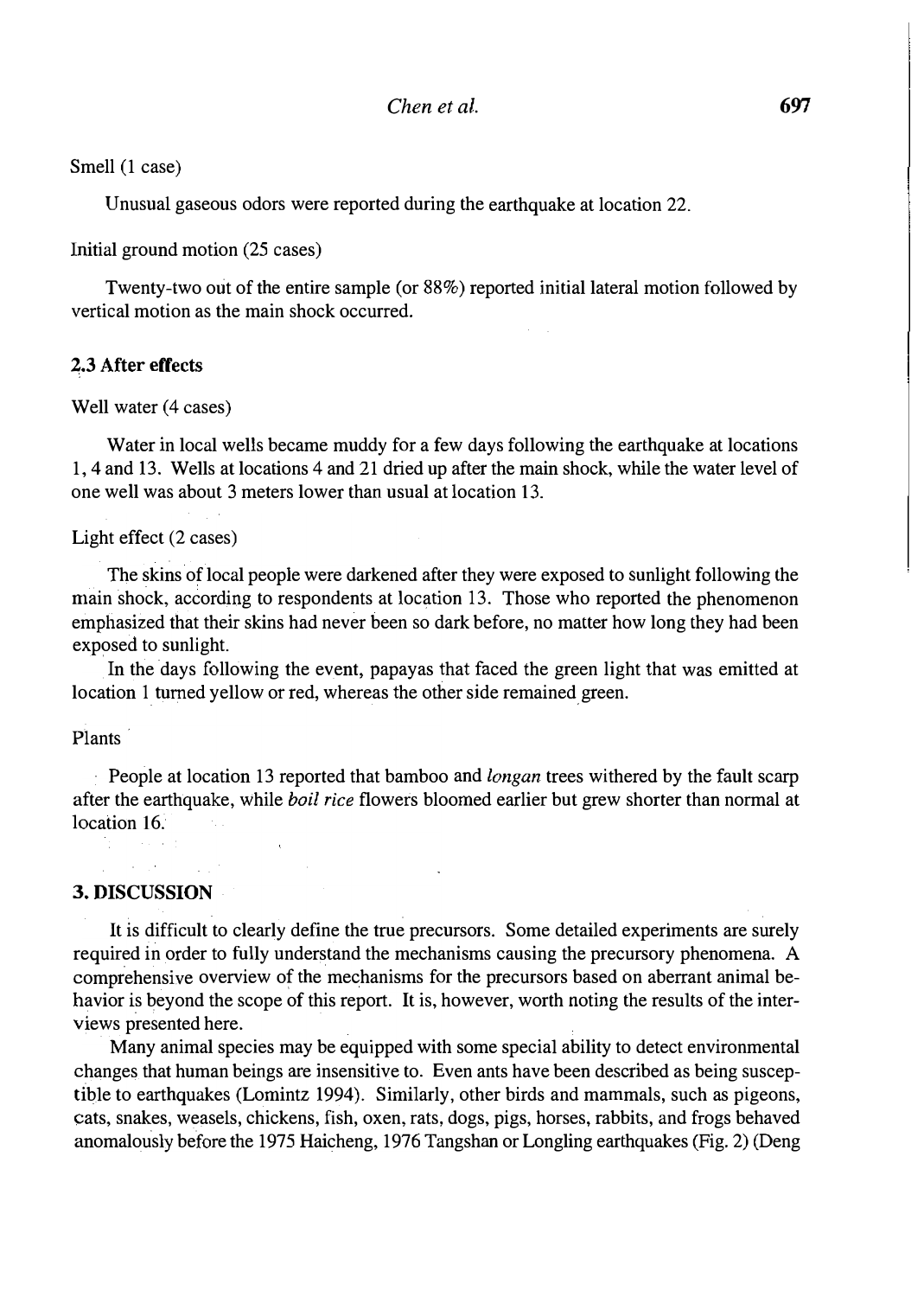et al. 1981; Lomintz 1994). Japanese people traditionally believe that catfish have the ability to sense earthquakes before they occur (Lomintz 1994).

Even so, animal behavior should be considered only a possible sign of environmental change, not a sufficiently proven indicator of imminent earthquakes. Combined observations and careful screening of aberrant behavior in animals and birds can provide true precursors of earthquakes with a higher level of confidence. The aberrant behavior in ants, dogs, cats, earthworms, diplopods, fish, shrimps, birds, snakes, and turtles, as reported above (Fig. 3), could collectively serve as an "alarm" of an impending earthquake.

The successful warnings issued before the Haicheng earthquake are impressive, indeed. The initial precursors could be traced back almost two months before the earthquake. The frequency of aberrant animal behavior was noticeable and sharply increased on the day before the earthquake. It seems to provide pretty solid evidence for such earthquake warnings. However, this is not the case in the Chi-Chi earthquake since most available data we collected were only for single cases of animal behavior. The isolated aberrant behavior of ants which occurred as early as 8-10 weeks before the event is hardly solid evidence which can be related to the Chi-Chi earthquake. Apparently, long-term systematic observations are necessary in facilitating the animal warning system as earthquake precursors.

Among non-animal precursors, sky luminescence was observed before previous earthquakes, such as the 1965 Matsushiro swarm in Japan, the 1973 Veracruz event' in Mexico and the 1977 destructive Vrancea event in Romania (Lomintz 1994). Thunder-like sounds, changes in the level of ground water, and an increase in radon were reported as either coseismic phenomena or precursors of the 1975 Haicheng earthquake and the 1976 Sonpan earthquake (Deng et al. 1981; Teng and Henyey 1981). Associated with the Chi-Chi earthquake, however, were strong winds, skylight, thunder-like sounds and unusual gaseous odors that occurred before the main shock. Collectively, these signals might equally serve as indications of an imminent earthquake as those based on aberrant animal behavior.

In addition to the precursors, there were coseismic and after shock phenomena, including the first motion, water levels, light effects and withered plants. We determined the first motion must have been lateral and was followed by vertical motion for two reasons. First, 88% of the data we collected reported lateral motion and, second, the earthquake was so shallow (about 8 km) that the horizontal component of the motion would have been predominant to neardistant observers. The dry wells, lower water levels and withered plants might have been related to the drop in the water table from the uplifting of the crustal structure on the hanging wall of the thrust fault. The muddy well water might have been due to the clay upwelling from underground or liquefaction, a phenomena we observed on the surface during our geological investigation at location 11. The unusual papaya colors and the early blooming boil rice flowers might be explained by some sort of energy release during the earthquake which was absorbed by the plants causing them to mature earlier even though they had not completely grown yet.

We therefore suggest that a watch network monitoring abnormal animal behavior should be considered and administered by a proper agency under the Ministry of Interior or the National Science Council because such a job would be very difficult for individuals or a group of people due to limited resources. The agency would be responsible for collection, analysis,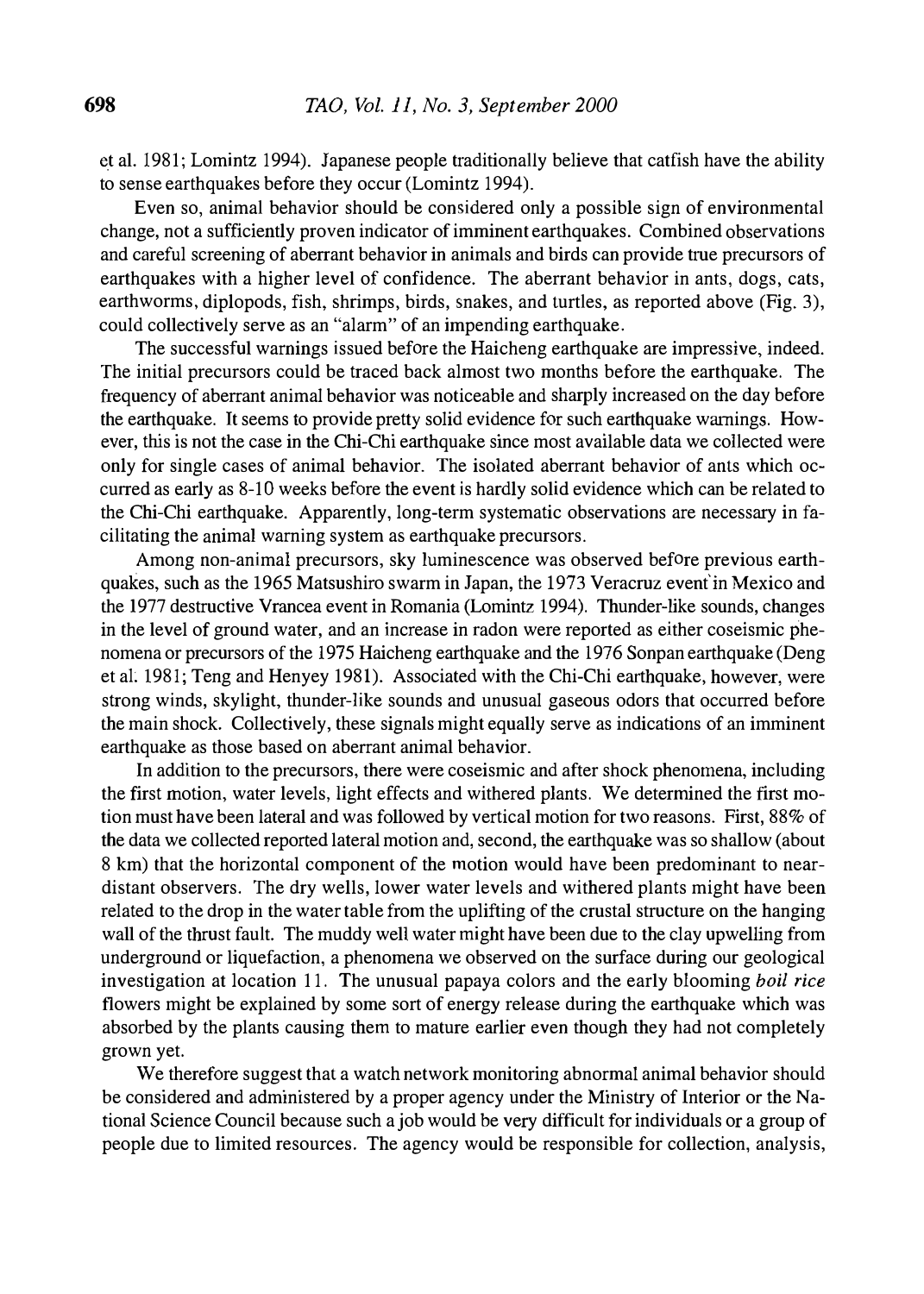research and judgment of data, and for issuing a warning if an earthquake is considered imminent.

### 4. CONCLUSIONS

Possible precursors of earthquakes collected through regular systematic observation can provide a warning about impending shocks. But it must be kept in mind that a precursor-based warning system can not determine the precise location and magnitude of a shock. Nonetheless such a system of alert could greatly reduce the casualty rate and is worth establishing until such time that full prediction becomes possible.

Precursors of earthquakes may include aberrant animal behavior and non-animal related phenomena. It is essential to differentiate between true precursors and false ones in order to issue valid cautionary procedures for major earthquakes. Phenomena associated with the after-effects of shocks, however, may have all been related to released energy or upward crustal movement during the Chi-Chi earthquake.

Acknowledgements The authors would like to thank each person who spent time being interviewed with us during our field investigations. This work was supported by grant NSC89- 2921-M-019-004-EAF and also partially by the Research Center for Urban Safety and Security, Kobe University and the Faculty of Earth and Planetary Sciences, Kobe University.

### **REFERENCES**

- Deng, Q., J. Pu, L. M. Jones, and P. Molnar, 1981: A preliminary analysis of reported changes in ground water and anomalous animal behavior before the 4 February, 1975 Haicheng earthquake, in Earthquake prediction. In: D. Simpson and P. Richards (Eds.), Maurice Ewing Series, vol 4., Am. Geophys. Union, Washington, DC, 543-565.
- Lin, A., T. Ouchi, T., A. Chen, and T. Maruyama, 2000a: Co-seismic displacements, folding structures and paleoseismic events along the Chelungpu surface rupture zone occurred during the 1999 Chi-Chi (Taiwan) earthquake. Proceedings of the Hokudan international symposium and school on active faulting (Awaji Island, Hyogo Prefecture, Japan), 583-584.
- Lin, A., T. Ouchi, T., A. Chen, and T. Maruyama, 2000b: Co-seismic displacements, folding and shortening structures along the Chelungpu surface rupture zone occurred during the 1999 Chi-Chi (Taiwan) earthquake. Tectonophysics, (Submitted).
- Lin, A., T. Ouchi, T., A. Chen, and T. Maruyama, 2000c: Historic seismic-event produced by a slip on the Chelungpu fault zone, Taiwan. Bull. Seismo. Soc. Am., (Submitted).
- Lomintz, C., 1994: Fundamentals of earthquake prediction. John Wiley & Sons, Inc., New York, 326 pp.
- Ma, Z., Z. Fu, Y. Zhang, C. Wang, G. Zhang, and D. Liu (Eds.), 1990: Earthquake prediction. Seismological Press/Springer-Verlag, Beijing/Heidelberg, 332 pp.
- Ouchi, T., A. Lin, A. Chen, and T. Maruyama, 2000: The 1999 Chi-Chi (Taiwan) earthquake-